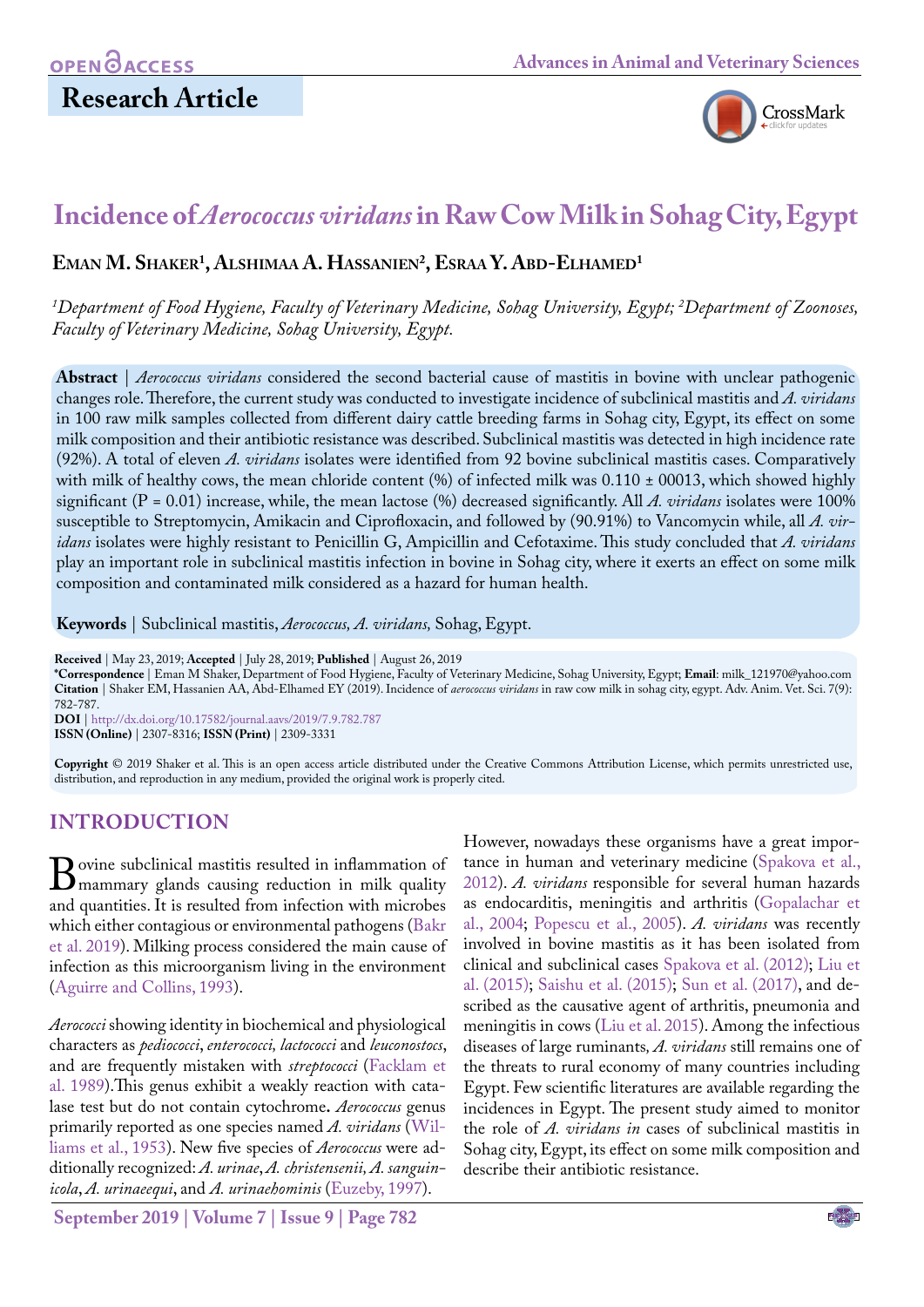# **OPENOACCESS MATERIAL AND METHODS**

# **Sample Collection**

The study was conducted between January and August 2018 on one hundred Holstein dairy cows, apparently healthy and not received any specific treatment before study, from different dairy breeding farms in Sohag city.

# **Detection of Subclinical Mastitis**

Examination of collected milk samples (quarter samples) for diagnosis of subclinical mastitis by strip cup test and California Mastitis Test (CMT) (Bovivet®, Kruuse™, Denmark), with subsequent collecting of individual milk samples (mixed quarters' samples) for bacteriological examination.

# **Isolation of** *Aerococcus Species*

All normal milk samples and which show subclinical mastitis by Strip cup test & CMT were subjected to isolation and identification of *Aerococcus species* ([Sun et al., 2017](#page-5-4)).

# **ENRICHMENT**

One ml of each homogenized sample was aseptically inoculated into a sterile test tubes containing 10 ml of tryptone soya broth (TSB) (M011, HiMedia)**.** The inoculated tubes were incubated at  $37^{\circ}$ C for 24 hr.

# **Selective Plating**

A loopful of incubated broth cultures were streaked on trypticase soya agar (TSA) (M290-500G, HiMedia) with 5% sheep blood, then incubated aerobically at 37°C for 24 h. Translucent colonies with green alpha haemolytic activity were chosen for further identification according to ([Liu](#page-4-5) [et al. 2015\)](#page-4-5).

## **Identification of** *Aerococcus species*

**Morphological characters:** Films were made from pure cultures and stained with Gram's stain and examined microscopically. The organism appears round Gram-positive cocci 1-2μ in diameter usually staining deeply, arranged in singles, pairs, tetrad and irregular clusters.

**Biochemical reactions:** All cultures that gave negative catalase reaction considered as suspected *Aerococcus* isolates and retained for identification by API 20 strep system (bioMérieux, SA,Marcyl'Etoile, France), the identification is performed using the database (V 7.0) with the apiweb<sup>TM</sup> identification software.

**Detection of** *Aerococcus viridans* **by using PCR:** Extraction of DNA was performed using the QIAamp DNA Mini kit (Qiagen, Germany, GmbH) following the manufacturer's recommendations. Primers used were purchased from Germany [\(Table 1\)](#page-1-0), 25- µl reaction containing 12.5

**September 2019 | Volume 7 | Issue 9 | Page 783**

µl of Emerald Amp Max PCR Master Mix (Takara, Japan), 1 µl of each primer with, 4.5 µl water, and 6 µl DNA template. Using an applied biosystem 2720 thermal cycler. PCR conditions involved denaturation for 5 min at 94°C followed by 35 cycles of annealing at 59°C for 40 sec, extension at  $72^{\circ}$ C for 45 sec and denaturation for 30 sec at 94 °C. There was a final extension at  $72$  °C for 10 min. Samples were hold at  $4^{\circ}$ C until analyzed by agarose gel electrophoresis.

## <span id="page-1-0"></span>**Table 1:** Sequence of oligonucleotide.

|                 | Primer Target<br>gene | <b>Sequence of</b><br>oligonucleotide                                      | Segment-Reference<br>ed<br>(bp) |                        |
|-----------------|-----------------------|----------------------------------------------------------------------------|---------------------------------|------------------------|
| AC <sub>2</sub> | 16S                   | $(5 - GTGCTT 450 bp$<br>rRNA GCA CTT<br>CTG ACG<br>TTA GC-3 <sup>'</sup> ) |                                 | Martín et<br>al., 2007 |
| AC <sub>4</sub> |                       | $(5)-TGA GCC$<br><b>GTG GGC</b><br><b>TTT CAC</b><br>$AT-3$                |                                 |                        |

PCR were separated by electrophoresis using 100 bp ladder (Fermentas, Thermofisher) and photographed by a gel documentation system (Alpha Innotech, Biometra).

**Effect of** *Aerococcus viridans* **on milk composition of chloride and lactose:** Milk composition of chloride (%) and lactose (%) of *A. viridans* positive samples were determined by using automatic milk analyzer (Lactoscan MCC, Lactoscan milktronic) ([Draaiyer et al., 2009](#page-4-6)) in Dairy science Department in Faculty of Agriculture, Sohag University.

## <span id="page-1-1"></span>**Table 2:** Incidence of subclinical mastitis in the examined raw milk samples

| Source of<br>samples | No. of Normal<br>samples | samples |      | <b>Subclinical</b><br>mastitis samples |               |  |
|----------------------|--------------------------|---------|------|----------------------------------------|---------------|--|
|                      |                          | No.     | $\%$ | No.                                    | $\frac{0}{0}$ |  |
| Dairy farm 75<br>(A) |                          | 4       | 5.33 | 71                                     | 94.67         |  |
| Dairy farm 25<br>(B) |                          |         | 16   | 21                                     | 84            |  |
| Total                | 100                      |         |      | 92                                     | 92            |  |

# **Antimicrobial Susceptibility Testing**

Antibiotic sensitivity of *A. viridans* isolates against 11 antimicrobial agents was performed utilizing the Kirby-Bauer disk diffusion method following rules of ([CLSI, 2013\)](#page-4-7) by applying the antibiotic sensitivity discs containing Penicillin G (10µ), Ampicillin (10µ), Amoxicillin/ Clavulanic acid (AMC) (20/10µ), Cefataxime (30µ), Tetracycline (30µ), Streptomycin (10µ), Amikan (30µ), Erythromycin

# **Advances in Animal and Veterinary Sciences**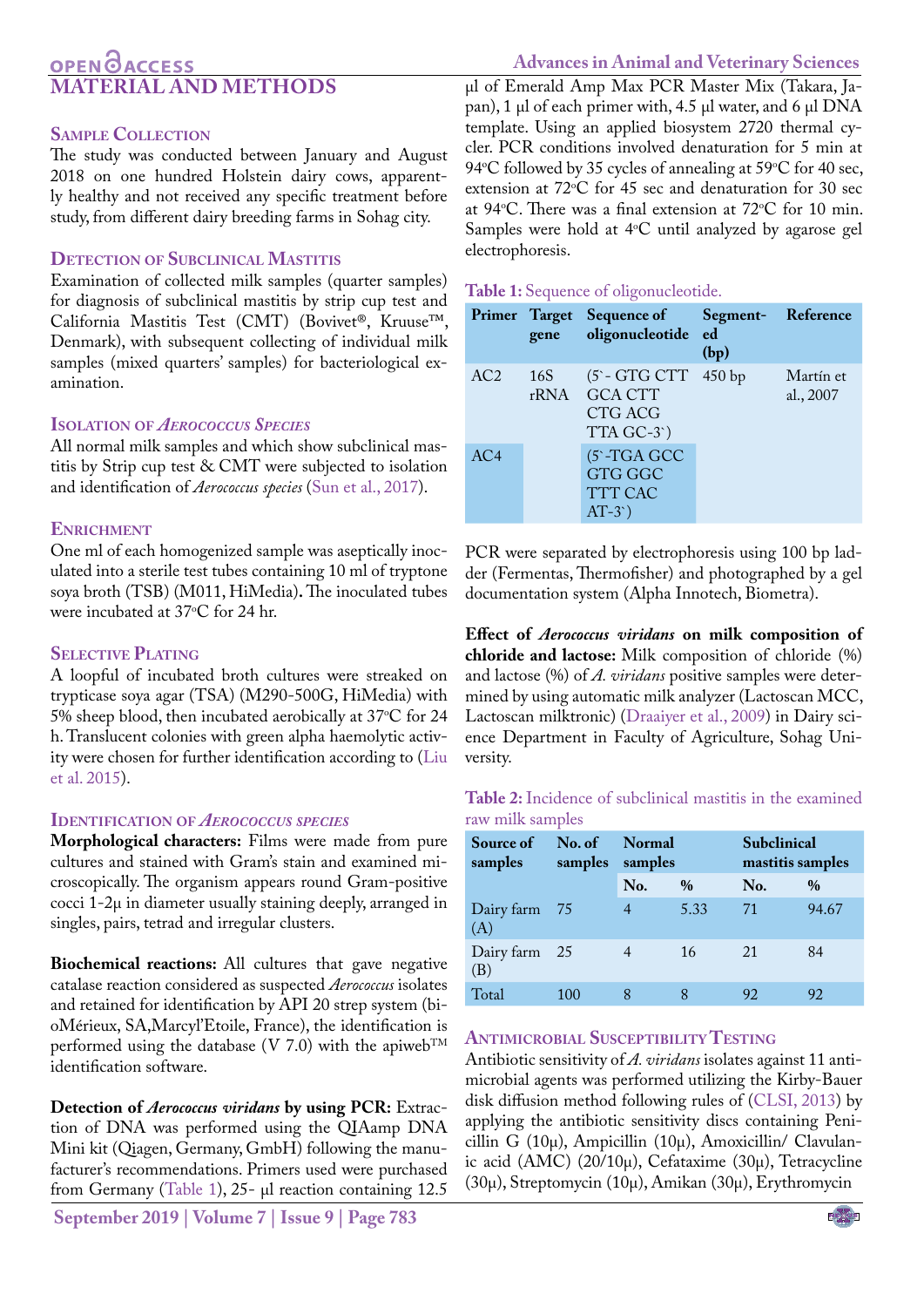**Advances in Animal and Veterinary Sciences**

<span id="page-2-0"></span>**Table 3:** Incidence of *Aerococcus* spp in the examined raw milk samples by using API

| Source of sample No. of | samples | No. of isolates                    |                          | <b>Suspected isolates</b>        |                          | Positive Aerococcus spp.<br>from Subclinical masti-<br>tis samples by API |     |
|-------------------------|---------|------------------------------------|--------------------------|----------------------------------|--------------------------|---------------------------------------------------------------------------|-----|
|                         |         | Sub-clinical mas-<br>titis samples | <b>Normal</b><br>samples | Sub-clinical<br>mastitis samples | <b>Normal</b><br>samples | $\%$                                                                      | No. |
| Dairy farm $(A)$        | 75      | 50                                 |                          | 29                               |                          | 30.67                                                                     | 23  |
| Dairy farm $(B)$        | 25      | 11                                 | 4                        | 11                               |                          |                                                                           |     |
| Total                   | 100     | 61                                 | 8                        | 40                               |                          | 23                                                                        | 23  |

(15µ), Clindamycin (2µ), Vancomycin (30µ), Ciprofloxacin (5µ) on Muller-Hinton agar plates (Oxoid, Shanghai, China) and swabbed with the broth culture, and then incubated for 24 h at 37°C in aerobic atmosphere. Results were interpreted according to ([CLSI, 2013](#page-4-7)).

## **Statistical Analyses**

Milk composition of healthy cows and *A. Viridans* infected cows were compared and data statistically analysed using SPSS (SPSS 14 for windows, Inc., USA). Means and standards deviations were measured and data was significant when P value < 0.05.

# **RESULTS AND DISCUSSION**

## **Incidence of Subclinical Mastitis**

Examination by field tests for diagnosis of subclinical mastitis in collected raw milk samples indicated that 92% of the total examined raw milk samples were positive for mastitis represented as 71 samples from dairy farm (A) and 21 samples from dairy farm (B) as shown in [Table](#page-1-1) [\(2\)](#page-1-1). Lower results (19.4, 41.02 and 53%) were obtained by [Abdel-Rady and Sayed \(2009\)](#page-4-8); [El-kholy et al. \(2018\)](#page-4-9) and [Bakr et al. \(2019\),](#page-4-0) respectively**.** The increased incidence of subclinical mastitis among dairy animals may be attributed mainly to poor hygiene practices, inadequate housing and bedding, malfunctioning milking machines, improper milking procedures and in adequate treatment methods ([Philipot, 1984\)](#page-5-5).

By using isolation method from both normal and subclinical mastitis raw milk samples, we obtained 8 isolates from normal raw milk samples and 61 isolates from subclinical mastitis milk samples. With respect to preliminary identification of *Aerococcus spp*, this organism distinct and different from most of other microorganisms, only 40 isolates were identified as suspected *Aerococcus* species which were isolated from subclinical mastitis samples only, and needed more identification, these suspected isolates were obtained as 29 isolates from dairy farm (A) and 11 from dairy farm (B) as shown in [Table 3](#page-2-0).

# **Incidence of different** *Aerococcus spp.*

By applying API 20 strep system on suspected isolates it

was cleared that the incidence of *Aerococcus* species from the total examined raw milk samples was 23% obtained from subclinical mastitis milk samples from dairy farm (A) only ([Table 3\)](#page-2-0), and distributed as *A. viridans* (11%), *A. urinae* (10%) and *A. sanguinicola* (2%) as show in Table (4). Higher results (15%) of *A. viridans* by API were obtained by [Sukru et al. \(2018\)](#page-5-6) and lower results 1% and 2% of *A. viridans* were obtained by [Spakova et al. \(2012\);](#page-5-1) [McDon](#page-4-10)[ald et al. \(2005\)](#page-4-10), respectively.

**Table 4:** Incidence of different *Aerococcus spp*. in the examined raw milk samples by using API

| <b>Aerococcus</b> species | Number of isolates |                        |  |  |  |  |
|---------------------------|--------------------|------------------------|--|--|--|--|
|                           | No. / 100          | $\frac{0}{0}$          |  |  |  |  |
| Aerococcus viridans       | 11                 | 11                     |  |  |  |  |
| Aerococcus urinae         | 10                 | 10                     |  |  |  |  |
| Aerococcus sanguinicola   | 2                  | $\mathfrak{D}_{\cdot}$ |  |  |  |  |
| Total                     | 23                 | 23                     |  |  |  |  |



<span id="page-2-1"></span>Figure 1: Agarose gel electrophoresis of PCR products obtained Lane M : ladder marker

Lane 1-11: positive for *A. viridians*

# **Detection of** *Aerococcus viridans* **by using PCR**

Previous investigations reported a minimal involvement of *A. viridans* in cases of mastitis and this could have been ascribed to an underestimation, resulting from misidentifications as *streptococci* or *staphylococci***.** However, enhancements in identification techniques, particularly the introduction of molecular assays has promoted to confident detection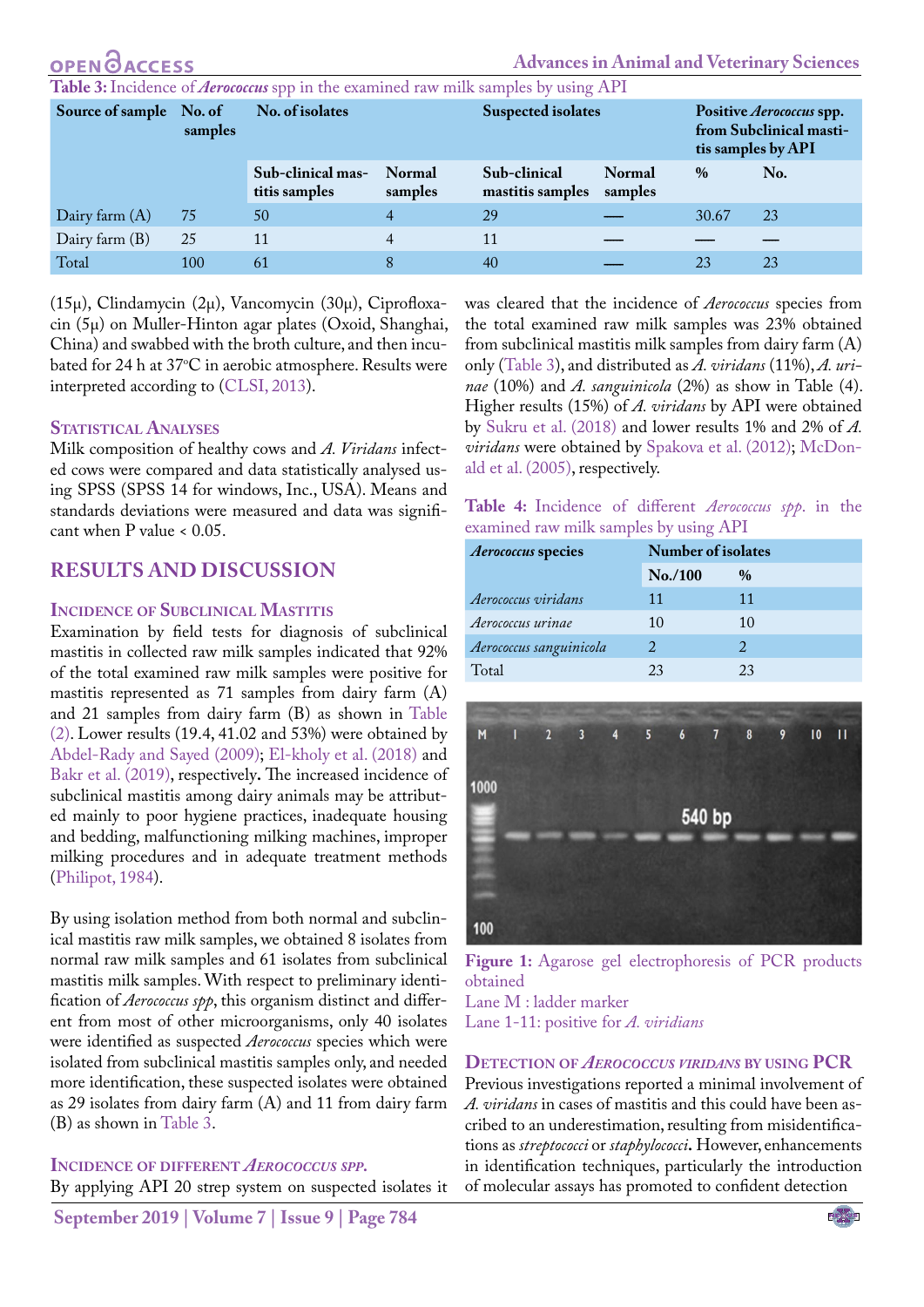<span id="page-3-0"></span>Incidence of *A. viridans* in the examined raw milk samples

| <b>Examined samples</b>      | Positive A. viridans samples |               |            |       |  |  |
|------------------------------|------------------------------|---------------|------------|-------|--|--|
|                              | <b>API</b>                   |               | <b>PCR</b> |       |  |  |
|                              | No. / 100                    | $\frac{9}{6}$ | No. / 100  | $\%$  |  |  |
| Normal samples               |                              |               |            |       |  |  |
| Subclinical mastitis samples | 11                           | 11.96         | 11         | 11.96 |  |  |
| Total                        |                              | 11.00         |            | 11.00 |  |  |

#### <span id="page-3-1"></span>**Table 6:** Statistical analytical results of CMT in positive *A. viridans* samples

| <b>Examined</b> quarter                                                                                             | Score $\pm$ | $Score +$                                                                                                                                                                                                                             |                | $Score++$ |                | $Score +++$   |          |        |
|---------------------------------------------------------------------------------------------------------------------|-------------|---------------------------------------------------------------------------------------------------------------------------------------------------------------------------------------------------------------------------------------|----------------|-----------|----------------|---------------|----------|--------|
|                                                                                                                     | No. / 11    | $\%$                                                                                                                                                                                                                                  | No. / 11       | $\%$      | No. / 11       | $\frac{0}{0}$ | No. / 11 | $\%$   |
| FL                                                                                                                  |             | 9.091                                                                                                                                                                                                                                 | $\overline{4}$ | 36.363    | 2              | 18.182        | 4        | 36.363 |
| FR                                                                                                                  |             | 27.273                                                                                                                                                                                                                                |                | 9.091     | $\overline{4}$ | 36.363        | 3        | 27.273 |
| HL                                                                                                                  |             |                                                                                                                                                                                                                                       | 3              | 27.273    | 3              | 27.273        | 5        | 45.454 |
| <b>HR</b>                                                                                                           |             |                                                                                                                                                                                                                                       | 2              | 18.182    | 6              | 54.545        | 3        | 27.273 |
| Total/44<br>$\frac{1}{2}$ and $\frac{1}{2}$ and $\frac{1}{2}$ and $\frac{1}{2}$ and $\frac{1}{2}$ and $\frac{1}{2}$ | 4           | 9.09<br>the common contract of the common contract of the common contract of the common contract of the common common common common common common common common common common common common common common common common common common | 10             | 22.73     | 15             | 34.09         | 15       | 34.09  |

FL=front left, FR= front right, HL= hind left, HR= hind right

#### <span id="page-3-2"></span>**Table 7:** Effect of *A. viridans* on milk composition as compared to healthy cows

| Milk contents | <b>Healthy cow</b><br>$(n=8)$<br>$(mean \pm SD)$ | <b>Subclinical mastitis cows</b><br>$(n = 11)$<br>(infected with $A$ <i>viridans</i> )<br>$(mean \pm SD)$ | * <i>P</i> value |
|---------------|--------------------------------------------------|-----------------------------------------------------------------------------------------------------------|------------------|
| Chlorid %     | $0.087 \pm 0.005$                                | $0.110 \pm 0.013$                                                                                         | 0.01             |
| Lactose %     | $4.78 \pm 0.2$                                   | $3.06 \pm 0.3$                                                                                            | 0.01             |

\**P* value is highly significant at level of 0.01

## <span id="page-3-3"></span>**Table 8:** Antibiotic susceptibility profile of *A. viridans* isolates using Kirby-Bauer disk diffusion method

| Antimicrobials                           | Concentration | <b>Breakpoints</b> |           | $ZID^a$<br>$S(\%)$ |           | I(%)           |       |                | $R(\%)$       |                |       |
|------------------------------------------|---------------|--------------------|-----------|--------------------|-----------|----------------|-------|----------------|---------------|----------------|-------|
|                                          |               | S                  | I         | $\bf R$            | (mm)      | No. / 11       | $\%$  | No. / 11       | $\frac{0}{0}$ | No. / 11       | $\%$  |
| Penicillin G                             | 10 IU         | $22 \le$           | $19 - 21$ | $18 \le$           | $9 - 15$  |                |       |                |               | 11             | 100   |
| Ampicillin                               | $10 \mu$ g    | $17 \le$           | $---$     | $16 \le$           | $7 - 10$  |                |       |                | ----          | 11             | 100   |
| Amoxicillin/<br>Clavulanic acid<br>(AMC) | $30 \mu g$    | $20 \leq$          |           | $19 \le$           | $12 - 23$ | $\overline{2}$ | 18.18 |                |               | 9              | 81.82 |
| Cefotaxime                               | $30 \mu g$    | $28 \le$           | $26 - 27$ | $25 \le$           | $8 - 15$  |                |       |                |               | 11             | 100   |
| Tetracycline                             | $30 \mu g$    | $23 \le$           | $19 - 22$ | $18 \le$           | $15 - 20$ | ----           |       | $\overline{4}$ | 36.36         | -7             | 63.63 |
| Streptomycin                             | $10 \mu$ g    | $18 \le$           | $14 - 17$ | $13 \le$           | $19 - 39$ | 11             | 100   |                |               |                |       |
| Amikacin                                 | $30 \mu g$    | $17 \leq$          | $15 - 16$ | $14 \le$           | $25 - 38$ | 11             | 100   | ----           |               |                |       |
| Erythromycin                             | $15 \mu$ g    | $21 \le$           | $16 - 20$ | $15 \le$           | $17 - 28$ | 5              | 45.45 | 6              | 54.54         |                |       |
| Clindamycin                              | $2 \mu g$     | $19 \le$           | $16 - 18$ | $15 \le$           | $13 - 20$ | 6              | 54.54 | $\overline{4}$ | 36.36         | $\overline{1}$ | 9.09  |
| Vancomycin                               | $30 \mu g$    | $17 \le$           |           | ----               | $16 - 22$ | 10             | 90.91 | $\mathbf{1}$   | 9.09          |                |       |
| Ciprofloxacin                            | $5 \mu$ g     | $16 \le$           | $13 - 15$ | $12 \le$           | $20 - 32$ | 11             | 100   |                |               |                |       |

S -susceptible, I- intermediate, R – resistant <sup>a</sup>Zone of inhibition ran**ge** 

of *A. viridans*. The eleven *A. viridans* isolates detected by API examination were finally confirmed by 16S ribosomal RNA (*rRNA*) sequencing as *A. viridans* [\(Table 5](#page-3-0) & [Fig](#page-2-1)[ure 1](#page-2-1)). Notably, recovery of *A. viridans* from milk of cows showing subclinical mastitis referred to its role as an environmental pathogen resulted in bovine subclinical mastitis. [Liu et al. \(2015\)](#page-4-5) and [Saishu et al. \(2015\)](#page-5-3) isolated *A. viridans* in pure culture from cows with subclinical mastitis in percentages of 6.1% and 8 %, respectively.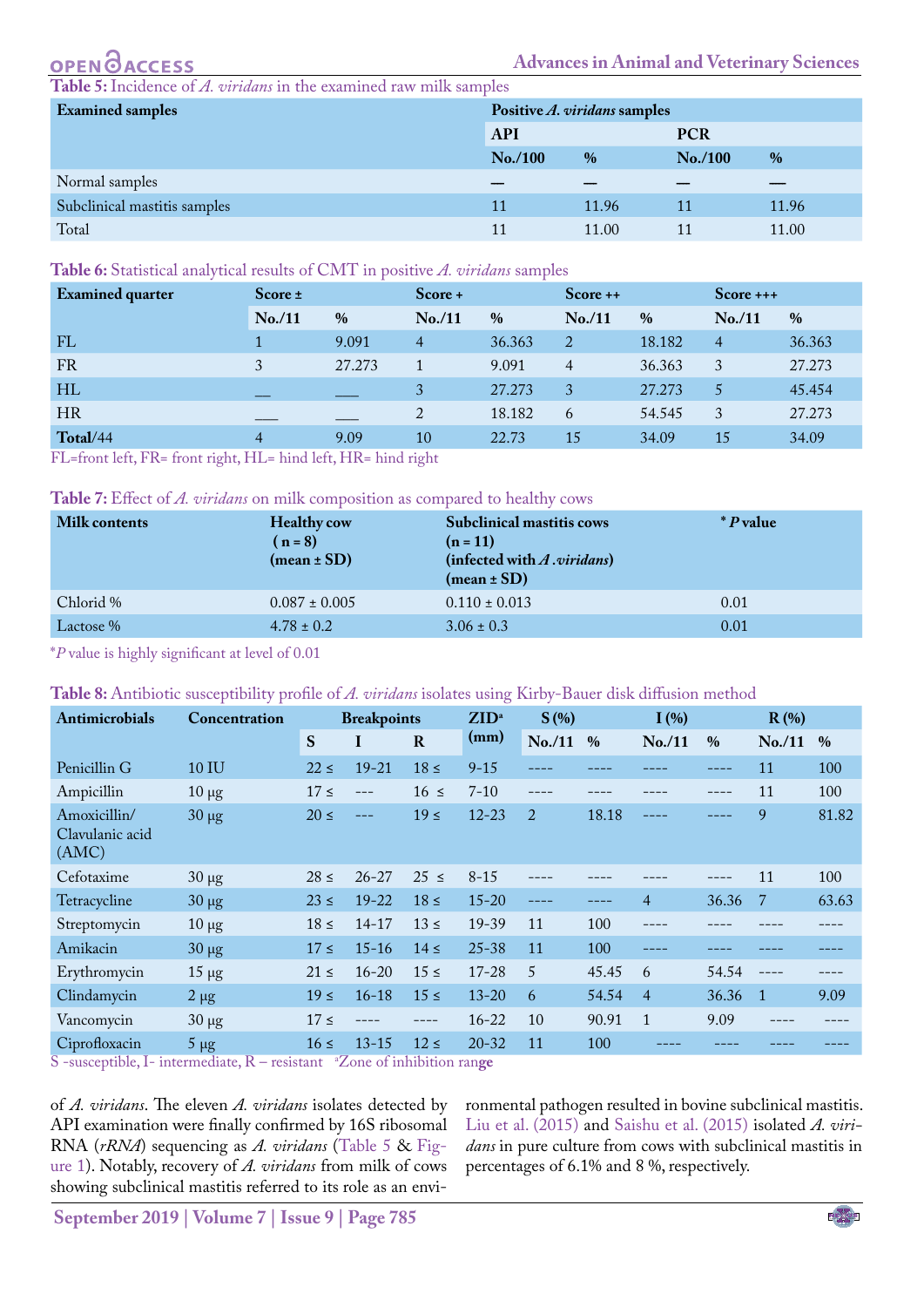# **OPEN**<sub>d</sub>

The degree of quarter attack due to *A. viridans* infection was varied from 15 quarters (34.09%) showed degree (+++), 15 (34.09%) showed degree (++), 10 (22.73%) showed degree  $(+)$ , 4 (9.09%) showed degree  $(\pm)$ , as shown in [Table](#page-3-1) [6](#page-3-1)**.** From previous result we found that the highest degrees of quarter attack were more in hind quarters than in fore quarters which may be due to the morphological structure of the udder and their proximity to the rear of animal which considered as a source of contamination.

# **Effect of** *A. viridans* **on Milk Composition of Chloride and Lactose**

[Table 7](#page-3-2) shows describe the changes caused by *A. viridans* on some milk constituents compared to healthy cow milk. Mean chloride percent of subclinical mastitis milk was 0.110±0.013 showing high significant (P<0.01), while, the mean lactose (%) decreased significantly. The reduction in lactose content in milk infected with *A. viridans* was also observed by [Sun et al. \(2017\)](#page-5-4).

## **Antimicrobial Susceptibility Profile**

*A. viridans* isolates which isolated from bovine mastitis from different geographical areas Martin et al. (2007); [Špa](#page-5-1)[ková et al. \(2012\);](#page-5-1) [Sukru et al. \(2018\)](#page-5-6) were highly diverse in their antibiotic resistance patterns. [Table 8](#page-3-3) Determine the effect of some antibiotics against 11 *A. viridans* isolates. All *A. viridans* isolates were 100% susceptible to Streptomycin, Amikacin and Ciprofloxacin, and highly susceptible (90.91%) to Vancomycin but only 5 (45.45%) and 6 (54.54%) *A. viridans* isolates were susceptible to Erythromycin and Clindamycin respectively. On the other hand all *A. viridans* isolates were highly resistant to Penicillin G, Ampicillin, Cefotaxime and majority of isolates were resistant to Amoxicillin/Clavulanic acid (AMC) (81.82%) and Tetracycline (63.63%).

The same results were reported by [Špaková et al. \(2012\)](#page-5-1), particularly for the resistance patterns of beta lactamase resistanse while, Martin et al. (2007) showing a different results as he found that all *A.viridans* isolates were susceptible to B-lactamase antibiotics. The resistant of *A. viridans* for some commercial antibiotics which used commonly in different programs of animal and human treatment lower the efficacy of antibiotics against infections and attributed to the hazards for human when transmitted through milk consumption.

# **CONCLUSIONS**

From our results *A. viridans* play an important role as a causative agent of subclinical mastitis in cows and milk considered as a hazard for human infections with *A. viridans* through milk consumption. Hence understanding of epidemiology and risk factors is highly essential in order to

**September 2019 | Volume 7 | Issue 9 | Page 786**

formulate appropriate management programs.

# **CONFLICT OF INTERESTS**

None.

# **AUTHORS CONTRIBUTION**

Contribution is equal to all authors

# **REFERENCES**

- <span id="page-4-8"></span>• Abdel-Rady A, Sayed M (2009). Epidemiological studies on subclinical mastitis in dairy cows in Assiut Governorate. Veterinary World, 2(10):373-380. [https://doi.org/10.5455/](https://doi.org/10.5455/vetworld.2009.373-380 ) [vetworld.2009.373-380](https://doi.org/10.5455/vetworld.2009.373-380 )
- <span id="page-4-1"></span>• Aguirre M, Collins MD (1993). Development of a polymerase chain reaction test for specific identification of the urinary tract pathogen *Aerococcus uninae*. J. Clin. Mcrobiol. 31 (5): 1350-1353. [https://doi.org/0095-1137/93/051350-](https://doi.org/0095-1137/93/051350-04$02.00/0 ) [04\\$02.00/0](https://doi.org/0095-1137/93/051350-04$02.00/0 ).
- <span id="page-4-0"></span>• Bakr N, Shaker EM, Sayed M (2019). Detection of subclinical mastitis in milk of dairy cows in Sohag city, Egypt. Assiut Vet. Med. J. 65 (160): 1-8.
- <span id="page-4-7"></span>• Clinical Laboratory Standards Institute (CLSI) (2013). Performance standards for antimicrobial susceptibility<br>testing; Twenty-Third Informational Supplement Informational M100-S23, Vol. 33, Wayne: National Committee for Clinical Laboratory Standards.
- <span id="page-4-6"></span>• Draaiyer J, Dugdill B, Bennett A, Mounsey J (2009). Milk testing and payment systems resource book: a practical guide to assist milk producer groups. FAO, Rome, Italy.
- <span id="page-4-9"></span>• El-Kholy AM, Hassan GM, Zeinhom MM, El-Klawy MA (2018). Detection of subclinical mastitis in a dairy farm in Beni-Suef city, Egypt. Assiut Vet. Med. J. 64 (157): 18-24.
- <span id="page-4-3"></span>• Euzeby JP (1997). List of bacterial names with standing in nomenclature: a folder available on the Internet. Int. J. Systemat. Bacteriol. 47: 590-592. [https://doi.](https://doi.org/10.1099/00207713-47-2-590 ) [org/10.1099/00207713-47-2-590.](https://doi.org/10.1099/00207713-47-2-590 )
- <span id="page-4-2"></span>• Facklam R, Hollis D, Collins MD (1989). Identification of gram-positive coccal and coccobacillary vancomycinresistant bacteria. J. Clin. Microbiol. 27: 724-730. [https://](https://doi.org/0095-1137/89/040724-07$02.00/0 ) [doi.org/0095-1137/89/040724-07\\$02.00/0](https://doi.org/0095-1137/89/040724-07$02.00/0 ).
- <span id="page-4-4"></span>• Gopalachar A, Akins RL, Davis WR, Siddiqui AA (2004). Urinary tract infection caused by *Aerococcus viridans*, a case report. Med. Sci. Monitor. 10: CS73-CS75. [http://www.](http://www.medscimonit.com/pub/vol_10/no_11/4928.pdf ) [medscimonit.com/pub/vol\\_10/no\\_11/4928.pdf](http://www.medscimonit.com/pub/vol_10/no_11/4928.pdf )
- <span id="page-4-5"></span>• Liu G, Liu Y, Ali T, Ferreri M, Gao J, Chen W, Yin J, Su J, Fanning S, Han B (2015). Molecular and phenotypic characterization of *Aerococcus viridans* associated with subclinical bovine mastitis. PLoS One. 10 (4). [http://doi.](http://doi.org/10.1371/journal.pone.0125001 ) [org/10.1371/journal.pone.0125001](http://doi.org/10.1371/journal.pone.0125001 )
- • Martín V, Vela AI, Gilbert M, Cebolla J, Goyache J, Domınguez L, Fernandez-Garayzabal JF (2007). Characterization of *Aerococcus viridans* isolates from swine clinical specimens. J. Clin. Microbiol. 45: 3053–3057. [https://doi.org/10.1128/](https://doi.org/10.1128/JCM.00156-07. ) [JCM.00156-07.](https://doi.org/10.1128/JCM.00156-07. )
- <span id="page-4-10"></span>• McDonald WL, Fry BN, Deighton MA (2005). Identification of *Streptococcus spp.* causing bovine mastitis by PCR-RFLP of 16S-23S ribosomal DNA. Vet. Microbiol. 111: 241-246,